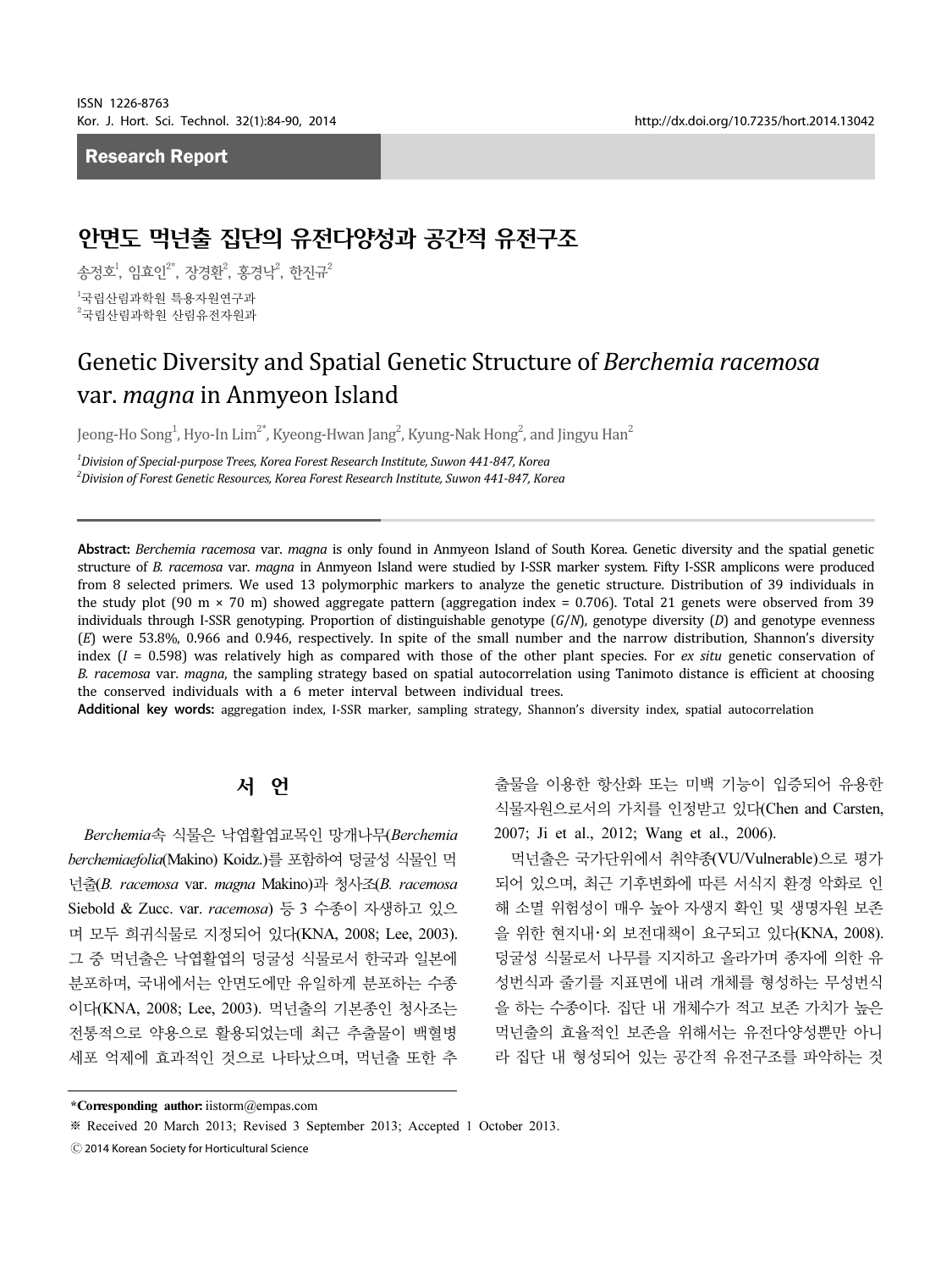이 매우 중요하다(Escudero et al., 2003). 또한 먹넌출과 같 이 유・무성번식을 겸하는 식물은 특히 무성번식의 강도가 집단내 유전적 공간구조에 큰 영향을 주기 때문에 집단의 유전적 연구와 병행하여 클론 형성능(clonality)을 파악해야 한다(Chung and Epperson, 2000).

지금까지 국내에서 Berchemia속에 대한 연구를 살펴보면, 망개나무에서만 자생집단의 식생군집 및 수목활력도 분석 (Park and Cho, 2011), 잎의 형태적 변이(Song et al., 2008) 및 유전적 특성(Lee et al., 2003)에 대한 연구가 수행되었다. 중국과 일본에서는 청사조 추출물에 대한 약용적 효과가 보 고되고 있으나(Sato et al., 1995; Wang et al., 2006) 생태적 특성과 유전적 특성에 대한 연구는 미흡하다. 국내에서는 청사조에 대한 식생구조 및 개체군 동태에 대한 연구와 먹 넌출에 대한 삽목증식법(Song et al., 2011), 추출물에 대한 기능성 연구가 수행된 바 있으나(Beon and Kim, 2008) 소멸 위험성을 고려한 현지외 보존을 위한 표본추출 전략 개발이 요구되고 있다. 특히, 국제적으로는 생물다양성협약(CBD)의 지구식물보전전략(GSPC)에서 알려진 위협종의 최소 75% 를 현지외 보전토록 요구하고 있어 보존 기술 개발이 시급 한 실정이다(UNEP, 2010).

일반적으로 국소환경 조건에 민감한 고산 수종을 포함한 희귀수종은 집단크기(개체수) 감소나 환경 급변에 적응력이 떨어지기 때문에 기후변화로 인한 지구온난화에 더욱 심각 한 영향을 받을 수 있다(Pearman et al., 2007). 유전다양성의 유지는 대상 종의 생존과 보존을 위해서 매우 중요하며, 특 히 임목의 경우 한 장소에서 오랫동안 생존하며 다양한 환 경변화에 대하여 적응해야 되기 때문에 유전다양성의 확보 는 생존과 진화를 위해서 필수적이다.

따라서 본 연구는 I-SSR 표지자 분석을 이용 소멸위기 수 종인 먹넌출의 유전다양성과 공간분포에 따른 유전적 구조 를 분석하고 현지외 생명자원 보존을 위한 보존표본 추출 전략을 제시하고자 수행되었다.

# 재료 및 방법

### 조사지역 개황 및 시료채취

본 연구의 조사지는 국내에서 유일한 안면도 먹넌출 자 생집단(해발고 약 53m, 북서사면)을 대상으로 하였다. 조사 지 주변에는 소나무(Pinus densiflora Siebold & Zucc.), 졸 참나무(Quercus serrata Thunb.), 때죽나무(Styrax japonicus Siebold & Zucc.), 산뽕나무(Morus bombycis Koidz.), 말오

줌때(Euscaphis japonica (Thunb.) Kanitz), 다래(Actinidia arguta (Siebold & Zucc.) Planch. ex Miq.) 등이 서식하고 있다. 가 로 90m(남동방향)와 세로 70m(북서방향)의 조사구를 설치 하고, 조사구에 분포하는 총 39개의 먹넌출 개체의 크기와 위치를 기록하였다. 줄기가 서로 분리되어 있으며 독립된 줄기를 가지는 특징을 근간으로 개체를 구분하였으며 각 개 체의 유전적 동질성을 파악하기 위하여 모든 개체에서 유엽 을 채취하였다.

### DNA 분리 및 I-SSR PCR

채취된 먹넌출의 유엽에서 DNeasy Plant Mini Kit(Qiagen, Germany)를 이용하여 DNA를 분리하였다. DNA는 분광광 도계(ND-1000, Nano-Drop Technologies, USA)를 이용하여 정량하였다. 중합효소연쇄반응(Polymerase chain reaction, PCR)은 유전자증폭기(Gene Amp PCR System 9700, Applied Biosystems, USA)를 사용하여 주형 DNA 6ng, 10X buffer, 1mM dNTP, 0.025% BSA, 2mM MgCl<sub>2</sub>, 1.5μM I-SSR primer 3.75μL, Promega Flexi GoTaq(Promega Corp., Madison, WI) 0.6U 및 증류수가 포함된 총 15μL의 반응액을 95°C에서 5 분 동안 1차 해리한 후, 해리 95°C 1분, annealing 50-54°C 1분, extension 72°C 2분으로 구성된 반응을 30회 반복한 후 최종 적으로 72°C에서 10분간 extension하여 수행하였다. I-SSR primer는 UBC primer Set #9(University of British Columbia, Canada)중 46개를 사용하였으며, 이 가운데 재현성이 우수 하고 다형성을 보이는 8개의 primer를 선정하였다(Table 1). PCR 증폭산물은 1×TBE buffer를 사용하여 2% agarose gel 에서 전기영동하고, ethidium bromide로 정색하여 UV transilluminator에서 증폭산물을 확인하였다. 증폭산물의 유무에 따라 '1'과 '0'으로 통계분석 자료를 입력하였다.

#### 자료분석

Clark and Evans(1954)의 군집지수(aggregation index, R) 를 사용하여 조사지역 내 먹넌출의 분포형태를 파악하고, 밀도, 피도, clump간 평균거리, clump의 평균면적 등을 구하 여 집단의 개황을 분석하였다. Clark and Evans(1954)의 군 집지수(R)는 개체들의 공간적 분포가 임의 분포일 경우는 1이고, 1보다 작은 경우에는 집중분포를 나타내며, 1보다 클 경우는 균일한 분포를 의미한다(Krebs, 1999).

I-SSR PCR에 의해 생성된 다형성 증폭산물을 바탕으로 POPGENE 1.32 프로그램(Yeh et al., 1997)을 이용하여 Shannon 의 다양성지수(diversity index, I; Lewontin, 1972)를 구하여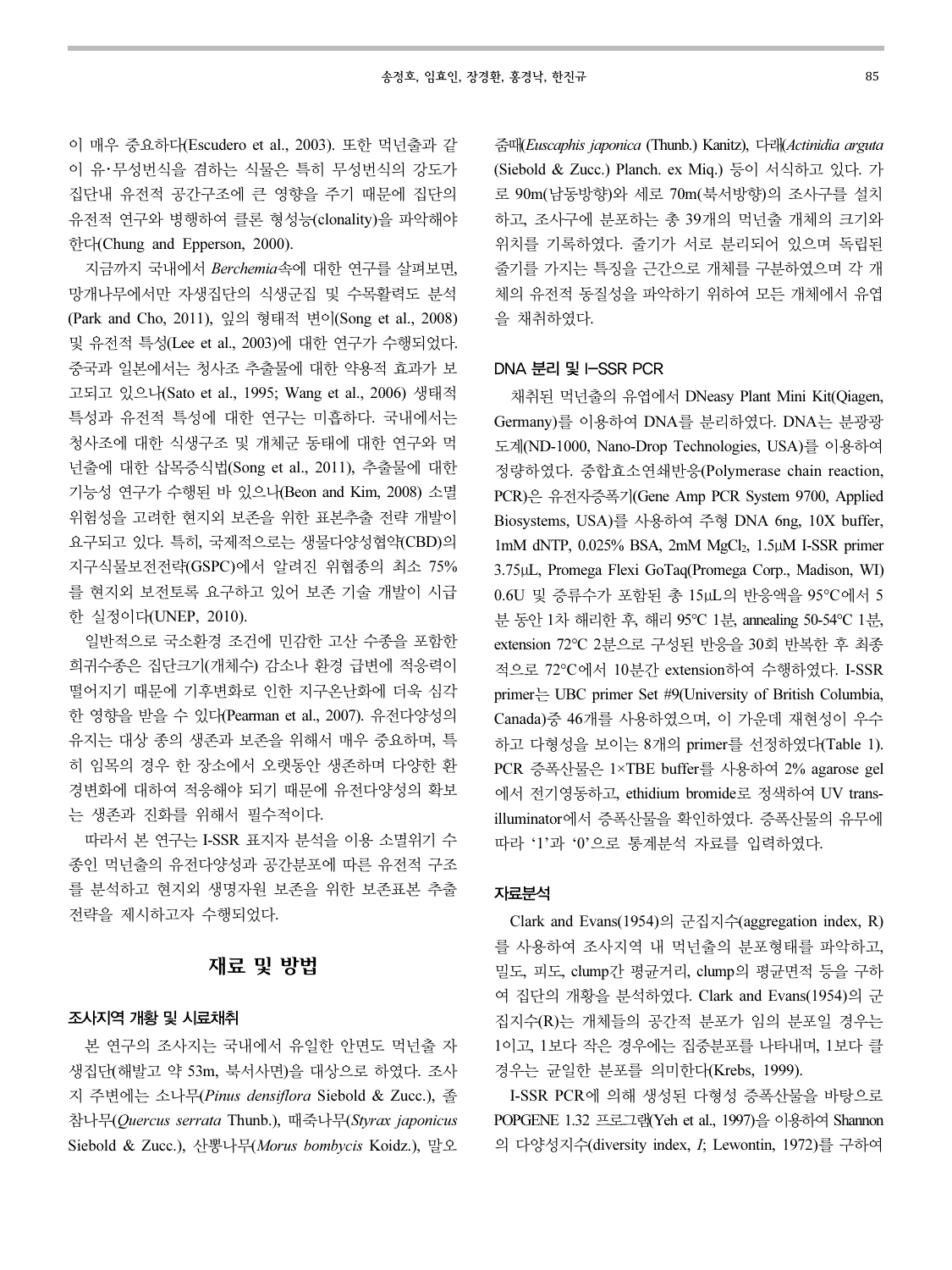| Primer          | Sequence (5'-3')    | $TA^{y}$ (°C) | $TB^{x}$ | $PB^{w}$ | PPB <sup>v</sup> |
|-----------------|---------------------|---------------|----------|----------|------------------|
| <b>UBC #825</b> | (AC) <sub>8</sub> T | 50            |          | 2        | 28.6             |
| <b>UBC #830</b> | $(TG)_8G$           | 52            |          | 2        | 28.6             |
| UBC #841        | $(GA)_{8}YC^{z}$    | 54            | 5        |          | 20.0             |
| <b>UBC #842</b> | $(GA)_{8}YG^{z}$    | 54            | 10       |          | 10.0             |
| <b>UBC #847</b> | $(CA)_{8}RC^{z}$    | 54            | 6        | 2        | 33.3             |
| <b>UBC #851</b> | $(GT)_{8}YG^{z}$    | 54            | 5        | 2        | 40.0             |
| <b>UBC #857</b> | $(AC)_{8}YG^{z}$    | 54            | 5        |          | 20.0             |
| <b>UBC #859</b> | $(TG)_{8}RC^{z}$    | 54            | 5        | 2        | 40.0             |
| Species level   |                     |               | 50       | 13       | 26.0             |

Table 1. Sequence information on 8 selected I-SSR primers, number of amplicons and their polymorphism in Berchemia racemosa var. magna.

 $Y^zY = (C, T); R = (A, G).$ 

y<br>Annealing temperature.

x Total number of bands.

w Polymorphic bands.

<sup>v</sup>Percentage of polymorphic bands.

먹넌출 집단의 유전다양성을 추정하였다. 모든 개체의 유전 자형을 비교하여 개체별 유성생식체(genet)의 구성 여부를 판단하였고 조사된 모든 위치에서의 증폭산물 표현형이 일 치하는 개체들은 해당 유전자에서의 유전자형이 동일한 것 으로 간주하여 무성생식체(ramet)로 처리하였다.

클론형성능 분석을 위해 유전자형 비율(G/N), 유전자형 다양성(D)과 유전자형 균등도(E) 등 세가지 통계량을 계산 하였다. 유전자형 비율은 관찰된 유성생식체의 수(G)를 총 개체수(N)로 나눈 비율로 계산하였다(Ellstrand and Roose, 1987). 유전자형 다양성(genotype diversity)은 제한된 표본 크기를 고려하여 변형된 Simpson의 다양성지수(Pielou, 1969) 를 이용하였고 유전자형 균등도(genotype evenness)는 Fager (1972)의 방법을 이용하였다.

유전적 공간구조를 구명하기 위해 Tanimoto distance를 이용하여 먹넌출 집단의 공간적 자기상관 분석을 실시하였 으며, 자료분석은 SGS v.1.0d 프로그램(Degen et al., 2001) 을 사용하였다. Distogram에서의 거리등급(distance class)은 6m 간격으로 10개 거리등급으로 나눴고, 각 거리등급에서 3,000회의 permutation분석에 의해 95% 신뢰구간을 산출하 여 자기상관성의 유의성 여부를 검정하였다. 또한 무성번식 이 유전적 공간구조에 미치는 영향을 알아보기 위해 유성생 식체 수준에서의 공간구조도 동일한 방법으로 조사하였다. 2개 이상의 개체에서 동일 유전자형이 나타나는 경우 근원 경이 큰 개체를 모수로 가정하였다. 유전적 거리와 지리적

거리의 상관관계를 알아보기 위해 유성생식체 수준에서 Mantel 검정을 실시하였으며, 자료분석은 Isolation by Distance Web Service(IBDWS) v.3.21 프로그램(Jensen et al., 2005)을 사 용하였고 10,000회의 permutation 분석에 의해 유의성 여부 를 검정하였다. 유전적거리는 Nei(1978)의 방법을 이용하였 으며, Phylip v.3.69 프로그램(Felsenstein, 2009)을 사용하여 계산하였다.

## 결 과

#### 먹넌출 집단의 현황 및 공간분포

조사구 6,300m<sup>2</sup>(70m × 90m) 내에 총 39개체가 분포하였 으며, 밀도는 0.006개/m<sup>2</sup>였다(Fig. 1). 먹넌출의 평균 근원경은 3.7cm였으며, 1.5cm의 가장 작은 개체부터 6.5cm의 가장 큰 개체까지 다양한 크기로 분포하였다. 개체의 중심간 평균 거 리는 5.96m였다. 먹넌출의 지지식물은 소나무, 산뽕나무, 나 도밤나무, 때죽나무, 졸참나무로 전체 5수종으로 나타났으 며, 평균 흉고직경(diameter at breast height, DBH)은 19.5cm 였다. 동일 수목에 먹넌출이 2개체에서 많게는 5개체까지 올라가는 경우도 있었다. 전체 지지식물의 33%는 고사목이 였으며 이러한 현상은 25cm 이하의 직경이 작은 개체에서 만 나타났다(Fig. 2). 채집한 먹넌출의 위치자료를 바탕으로 군집지수(R)를 계산한 결과 군집지수는 0.706(P < 0.001)으로 먹넌출 개체들은 약한 집중분포 형태를 나타내고 있었다.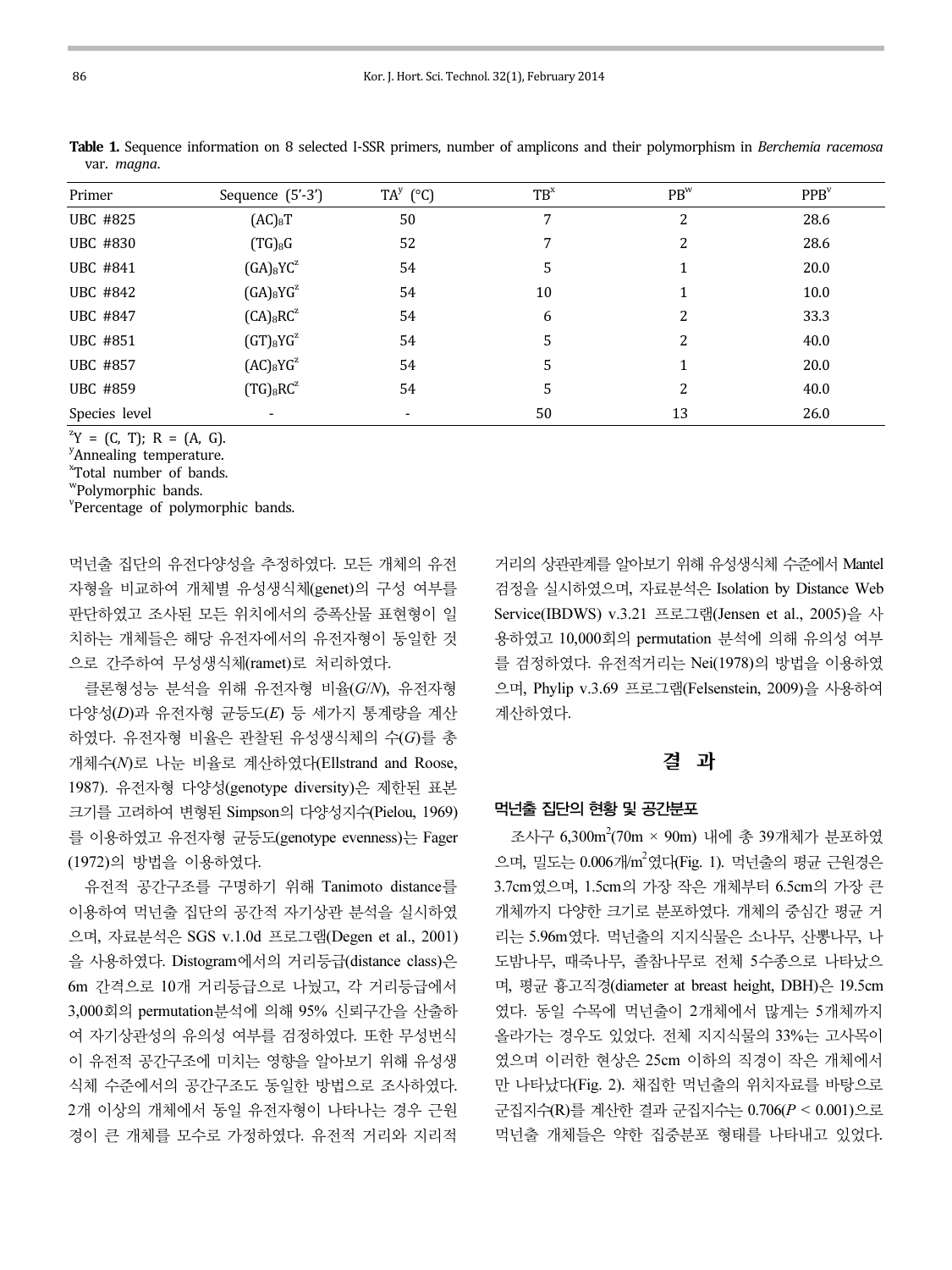

Fig. 1. Distribution of *B. racemosa var. magna* in the study site. The spatial pattern of these individuals is not random (aggregation index =  $0.706$ , significant at  $0.1\%$  level). Individuals in each gray region have the same genotype.



Fig. 2. The size class of trees climbed by *B. racemosa var.* maana.

### 먹넌출 집단의 유전구조

8개 I-SSR primer에서 생산된 증폭산물 중에서 식별이 뚜 렷한 총 50개를 분석 대상으로 하였다. 이 중 다형성 증폭산 물은 13개, 단형성 증폭산물은 37개로서 다형성 증폭산물의 비율은 26.0%였다(Table 1).

13개의 다형성 증폭산물을 이용하여 모든 개체의 유전자 형(multilocus genotype)을 비교한 결과 총 39개체 중 유전자 형이 서로 다른 21개의 유성생식체가 식별되어 유전자형 비 율(G/N)이 53.8%로 나타났으며, Shannon의 다양성지수는 0.598로 나타났다(Table 2). 동일한 유전자형을 가진 개체들 은 대부분 지리적으로 근접해 있었고, 특별한 물리적 장애

|  |                   |  | Table 2. The genetic diversity of a Berchemia racemosa var. |  |
|--|-------------------|--|-------------------------------------------------------------|--|
|  | magna population. |  |                                                             |  |

| $N^{\rm z}$ |       | $\textit{G}^{\text{X}}$ | Genotypic diversity |       |                         |  |
|-------------|-------|-------------------------|---------------------|-------|-------------------------|--|
|             |       |                         | $(G/N)^w$           |       | $\mathsf{F}^\mathsf{u}$ |  |
| 39          | 0.598 | 21 (12)                 | 53.8                | 0.966 | 0.946                   |  |

<sup>z</sup>Number of individuals.

<sup>y</sup>Shannon's diversity index.

x Number of genets (with 2 of more ramets).

w Proportion of distinguishable genotypes.

<sup>v</sup>Genotype diversity.

"Genotype evenness.



Fig. 3. Number of ramets per genet in B. racemosa var. magna.

물이 존재하지 않았으므로 무성생식체로 판단할 수 있었다. 일부 개체들(BT022, BT023, BT028, BT030, BT031)은 지 리적으로 최대 47m까지 떨어져 분포하고 있었다. 21개 유성 생식체의 분포양상을 살펴보면 단일유전자형을 지닌 유성 생식체가 9개(43%)로 가장 높게 나타났으며, 나머지 12개 유성생식체는 2-4개의 무성생식체로 구성되었다(Fig. 3). 조 사구 내의 먹넌출 집단의 유전자형 다양성은 0.966, 유전자 형 균등도는 0.946로 나타났다. 유전자형 다양성(D)은 집단 내에서 두 개체를 추출할 때 두 개체가 서로 다른 유전자형 을 가지는 확률로서 모든 개체가 동일한 유전자형을 가질 경우 0의 값을, 모든 개체가 서로 다른 유전자형을 가질 경 우 1의 값을 가진다. 또한 유전자형 균등도(E)는 유전자형의 균일한 정도를 나타내는 지수로서 모든 개체가 동일한 유전 자형을 가질 경우 0의 값을, 모든 개체가 서로 다른 유전자 형을 가질 경우 1의 값을 가진다.

Tanimoto distance를 이용한 공간적 자기상관성 분석을 실 시한 결과 조사구 내의 먹넌출은 약 6m 이내에서 분포하는 개체들 간에 유전적 유사성이 높아 자기상관성이 인정되었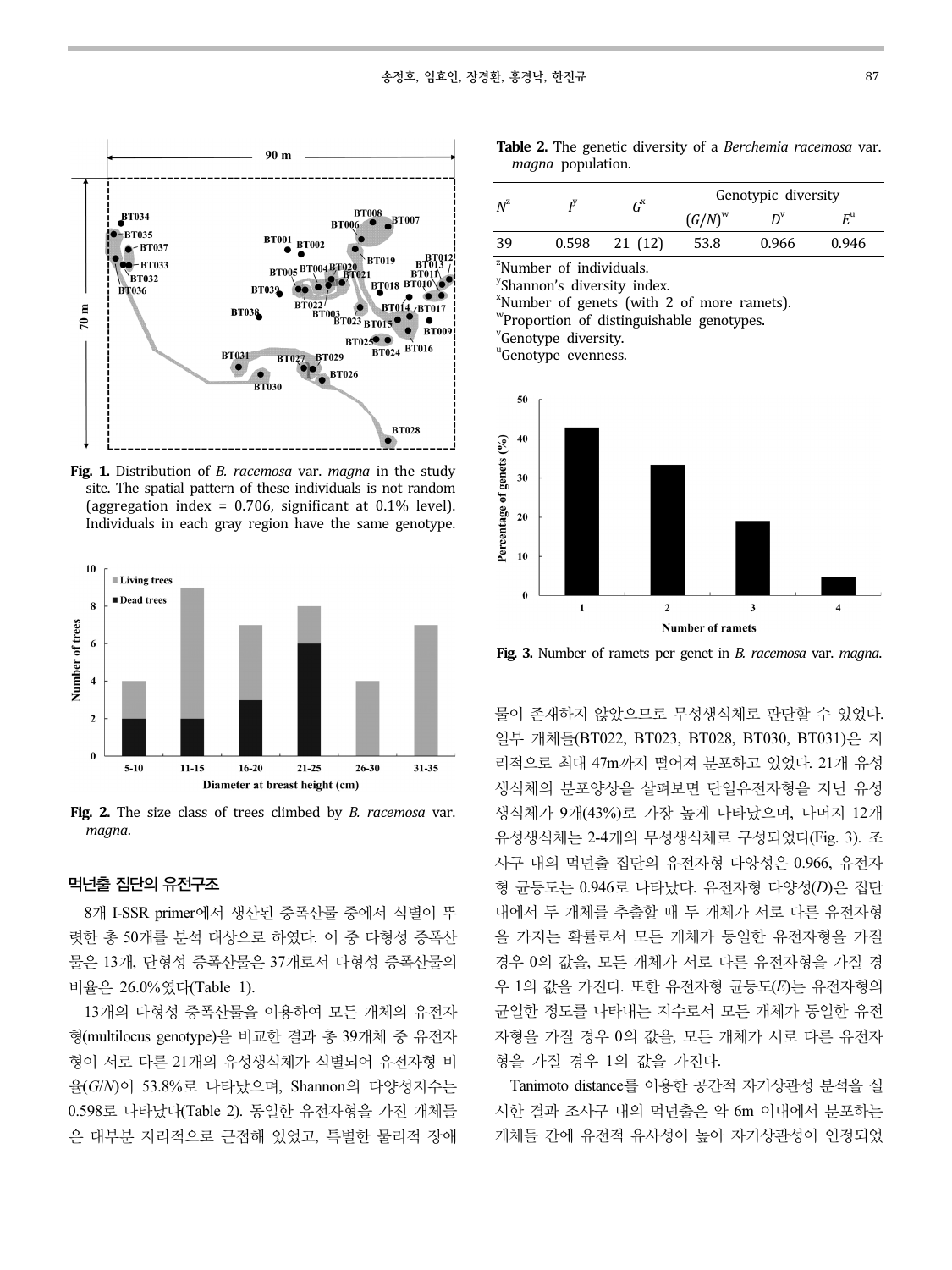

Fig. 4. Correlogram for B. racemosa var. magna using Tanimoto distance with 13 I-SSR markers. The solid line is the observed value, the horizontal line means the random structure (expected value as 0.53), and the two dotted lines indicate the upper and the lower confidence limit at 95% level from 3,000 permutations, respectively.

고, 6m 이상에서 임의분포를 나타냈다(Fig. 4). 공간적 유전 구조는 클론 형성의 정도에 따라 영향을 받으므로(Reusch et al., 1999) 유성생식체 수준에서의 공간구조를 파악한 결과 6m 내에 존재하는 개체 간 유전적 거리가 0.44에서 0.62로 높아지면서 유전적 동질성이 완화되었으며, 모든 구간에서 임의분포를 보여 무성생식체 수준의 공간적 유전구조와 차 이를 나타냈다(data not shown). 유성생식체 수준에서 Mantel 검정을 실시한 결과 먹넌출은 유전적 거리와 지리적 거리간 의 상관관계가 나타나지 않았다(r = 0.06, P = 0.31).

# 고 찰

I-SSR 표지자로 분석한 안면도 먹넌출 집단의 Shannon의 다양성지수(I)는 0.598로 소나무 0.450(Hong et al., 2004), 눈향나무 0.463(Choi et al., 2004b), 눈잣나무 0.567(Song et al., 2012), 복분자딸기 0.576(Kang et al., 2003) 수종들에 비 해 높은 값을 나타냈다. 기존의 I-SSR 표지자를 이용한 연구 는 4-9개 I-SSR primer를 사용하여 21-48개의 다형성밴드가 나타났는데(Choi et al., 2004a, 2004b; Kang et al., 2003; Song et al., 2012), 먹넌출은 8개의 I-SSR primer에서 13개 의 다형성밴드를 보여 다른 수종들에 비해 적은 특징을 보였 다. 일반적으로 식물종이 가지는 유전다양성은 지리적 분포 특성과 교배양식 및 번식방법의 영향을 크게 받는다(Hamrick et al., 1992). 현재의 동북아시아의 먹넌출과 근연종인 청사 조의 분포를 살펴보면 중국에서는 해발 2,600m 이하의 중부 이남에 넓게 분포하며 일본에서도 북해도를 비롯하여 혼슈

지역에 넓게 분포하고 있으나 한반도에서는 안면도와 군산 지역에서만 제한적으로 분포하고 있다(Chen and Carsten, 2007; Kawamoto, 1943; KNA, 2008; Lee, 2003). 이러한 분 포는 Kong(2002)이 언급한 한반도의 일부 고산식물의 분포 와 일치하며, 기존 한반도의 격리・잔존 식물종에 대한 연구 결과에서 추정된 바와 같이 과거 빙하기 때 먹넌출이 현재 보다 넓은 지역에 걸쳐 연속적으로 분포하였으며, 이때 안 면도 집단이 분포 중심지에 가깝게 존재했을 것으로 추정된 다(Kwon and Kim, 2002; Lee et al., 1997). 먹넌출은 무성번 식과 유성번식을 겸하는 번식방법을 가지고 있고 집단 내 대부분의 개체들이 각기 다른 유성생식체로 이루어진 것에 서 알 수 있듯이(Fig. 3) 무성번식보다는 종자에 의한 유성 생식에 의해 개체가 전파되고 집단이 형성되는 비율이 크기 때문에 비교적 높은 유전다양성을 유지할 수 있었으며, 이 러한 결과는 제한적으로 분포하는 눈향나무(Choi et al., 2004b), 눈잣나무(Song et al., 2012), 시로미(Choi et al., 2004a)의 경우에서도 보고된 바 있다. 먹넌출의 근연종인 망개나무의 경우 먹넌출과 마찬가지로 제한적인 분포를 보이는데(KNA, 2008), 동위효소를 이용한 유전다양성 분석에서 평균이형접 합도 기대치(He)가 0.019로서 희귀식물인 미선나무 0.125에 비해 낮게 나타났으며(Chang et al., 2003), Lee et al.(2003) 이 I-SSR 표지자와 동위효소를 이용한 분석에서도 유전적 변이가 매우 낮게 나타났다. 망개나무는 인간의 무분별한 벌채로 인해 교란을 받았으며, 교목성 수종으로 종자에 의 한 유성생식을 통해 개체가 형성되는데, 열매가 성숙하기 전 7-8월에 집중호우로 인한 낙과(Chang et al., 2003)로 인 해 차대 형성이 어렵기 때문에 유전다양성이 낮게 나타나는 것으로 추정된다.

종 수준에서 유전자형 비율(G/N)은 53.8%로 종자 및 무 성번식을 겸하는 눈잣나무와 우묵사스레피에서 보고된 유 전자형 비율(61.3-61.5%)에 비해 낮게 나타났는데(Chung and Epperson, 2000; Song et al., 2012), 이러한 원인은 Beon and Kim(2008)이 근연종인 청사조에서 보고된 바와 같이 덩굴 성인 먹넌출이 줄기에 의한 무성번식 비율이 관목성인 타 수종에 비해 높기 때문으로 추정된다. 무성번식의 정도가 타수종에 비해 높게 나타났으나 유성생식의 비율이 무성번 식에 비해 높고 유전자형다양성과 유전자형균등도가 각각 0.966, 0.946으로 높게 나타나서 전체적인 집단의 유전다양 성이 높게 유지되는 것으로 판단된다. 무성번식의 공간적 자기상관성 분석 결과 먹넌출은 약 6m 내에 분포하는 개체 들 간에 자기상관성을 보였으며(Fig. 4), 무성번식과 종자번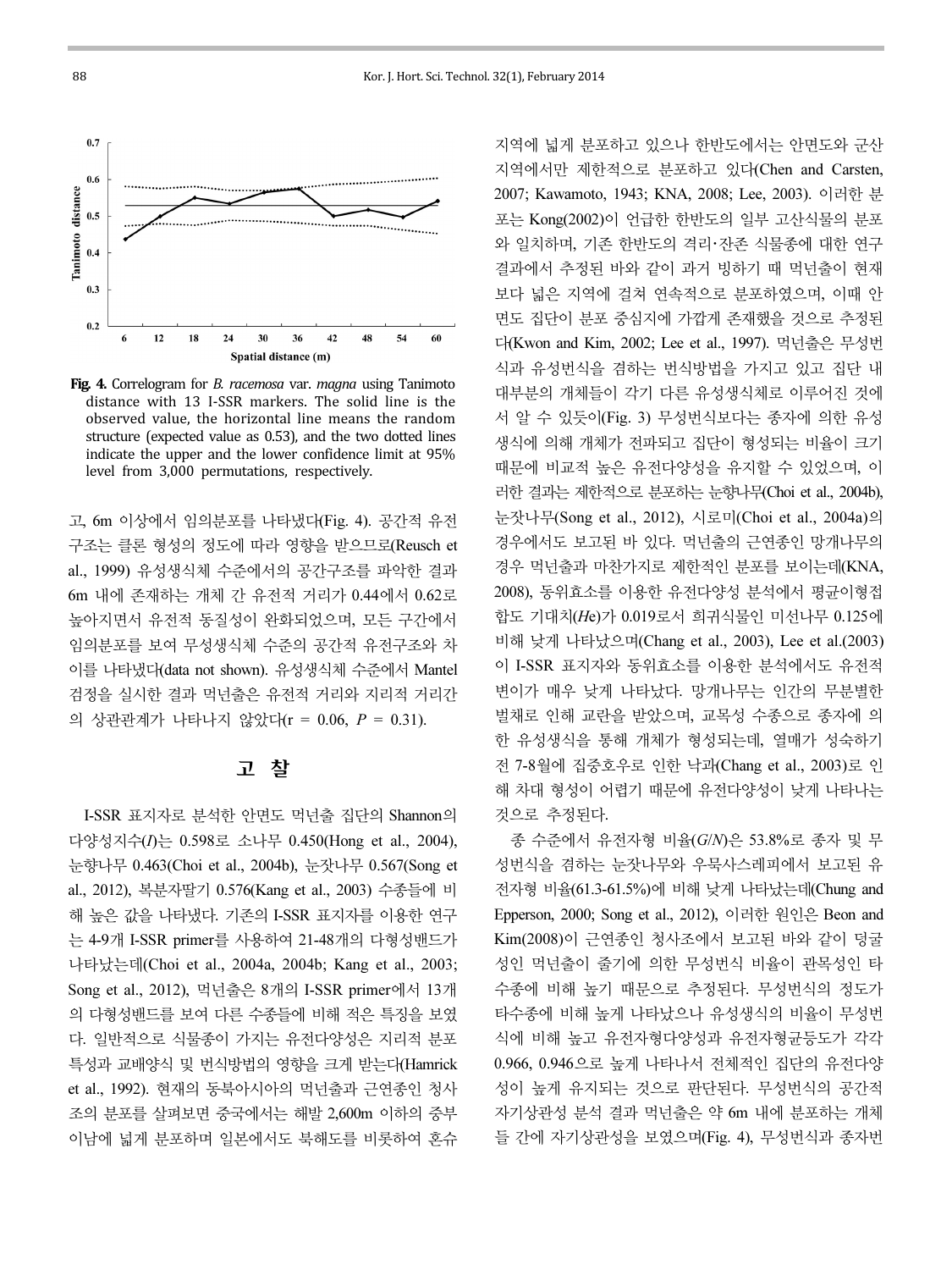식을 겸하는 식물 중 수고가 낮은 시로미(Choi et al., 2004a) 와 눈잣나무(Song et al., 2012)와 비슷한 수준(8-12m)으로 나타났다.

안면도 먹넌출 집단은 유전다양성이 비교적 높은 수종으 로 분석되었으나 분포면적이 매우 제한적이고 개체수가 많 지 않기 때문에 앞으로도 유전적 부동의 영향을 받을 가능 성이 높다. 현지외 유전자 보존을 위한 개체 선발시 최소 6m 이상의 거리를 두면 이질적인 개체를 선발할 가능성이 매우 높으나, 개체수가 많지 않고 분포면적이 좁은 것을 고 려할 때 전체 개체에서 종자를 채취하여 모든 유전자형을 확보하는 것이 타당할 것이다. 아울러 먹넌출 집단의 적극 적인 보존을 위해서 현 자생지의 지속적인 모니터링과 종자 및 삽목을 통한 번식방법에 대한 연구를 통해 현지외 보존 에 대한 접근도 함께 이루어져야 할 것이다.

## 초 록

우리나라에서 먹넌출은 안면도 지역에서만 소나무 숲에 서 제한적으로 분포하는 덩굴성 식물이다. 본 연구는 먹넌 출 집단의 분포형태와 특성, 유전다양성 및 공간분포에 따 른 유전구조를 파악하는데 있다. 선발된 8개 I-SSR primer 에서 총 50개의 I-SSR 증폭산물을 얻었으며 37개의 단형성 증폭산물을 제외한 13개의 다형적 증폭산물을 분석에 이용 하였다. 공간적 자기상관 분석을 위한 조사구 90m × 70m 내에 총 39개체의 먹넌출이 자생하고 있었으며, 군집지수 (aggregation index)는 0.706으로 집중분포(clumped distribution) 하는 공간분포를 나타냈다. I-SSR 표지자 분석 결과 39개체 중 유전자형이 서로 다른 21개의 유성생식체(genet)가 식별 되었으며, 유전자형 비율(G/N)은 53.8%, 유전자형 다양성 (D)은 0.966, 유전자형 균등도(E)는 0.946으로 각각 나타났 다. Shannon의 다양성지수(I = 0.598)는 적은 개체수와 제한 적 분포에도 불구하고 다른 수종들에 비해 비교적 높은 유 전다양성을 나타냈다. Tanimoto distance를 이용한 공간적 자기상관 분석 결과 안면도 먹넌출의 현지외 보존을 위한 표본 추출 전략은 6m 이상의 간격을 두고 개체를 선발하는 것이 타당한 것으로 나타났다.

# 추가 주요어 : 군집지수, I-SSR 표지자, 표본 추출 전략, Shannon의 다양성지수, 공간적 자기상관

# 인용문헌

- Beon, M.S. and Y.H. Kim. 2008. Vegetation structure and population dynamics of Berchemia racemosa habits. Kor. J. Env. Eco. 22:679-690.
- Chang, C.S., H. Kim, and T.Y. Park. 2003. Patterns of allozyme diversity in several selected rare species in Korea and implications for conservation. Biodivers. Conserv. 12:529-544.
- Chen, T.L. and S. Carsten. 2007. Berchemia, p. 124-130. In: Z.Y. Wu, P.H. Raven, and D.Y. Hong. (eds.). Flora of China, Vol. 12. Science Press, Beijing, and Missouri Botanical Garden Press, St. Louis.
- Choi, H.S., K.N. Hong, J.M. Chung, B.Y. Kang, and W.W. Kim. 2004a. Genetic diversity and spatial genetic structure of Empetrum nigrum var. japonicum in Mt. Halla, South Korea. J. Korean For. Soc. 93:175-180.
- Choi, H.S., K.N. Hong, J.M. Chung, and W.W. Kim. 2004b. Spatial genetic sturucture and genetic diversity of a rare endemic Juniperus chinensis var. sargentii in Mt. Halla, Korea. Korean J. Ecol. 27:257-261.
- Chung, M.G. and E.K. Epperson. 2000. Clonal and spatial genetic structure in *Eurya emarginata* (Theaceae). Heredity 84:170-177.
- Clark, P.J. and F.C. Evans. 1954. Distance to nearest neighbor as a measure of spatial relationships in populations. Ecology 35:445-453.
- Degen, B., R. Petit and A. Kremer. 2001. SGS-spatial genetic software: A computer program for analysis of spatial genetic and phenotypic structures of individuals and populations. J. Hered. 92:447-448.
- Ellstrand, N.C. and M.L. Roose. 1987. Patterns of genotypic diversity in clonal plant species. Am. J. Bot. 74:123-131.
- Escudero, A., J.M. Irionda, and M.E. Torres. 2003. Spatial analysis of genetic diversity as a tool for plant conservation. Biol. Conserv. 113:351-365.
- Fager, E.W. 1972. Diversity: A sampling study. Am. Nat. 106: 293-310.
- Felsenstein, J. 2009. PHYLIP (Phylogeny Inference Package). University of Washington, Seattle. Version 3.69. http://evolution. genetics.washington.edu/phylip.
- Hamrick, J.L. M.J.W. Godt, and S.L. Sherman-Broyles. 1992. Factors influencing levels of genetic diversity in woody plant species. New Forests 6:95-124.
- Hong, Y.P., H.Y. Kwon, K.S. Kim, K.N. Hong, and Y.Y. Kim. 2004. Discordance between geographical distribution and genetic relationship among populations of Japanese red pine in Korea revealed by analysis of I-SSR markers. Silvae Genet. 53:89-92.